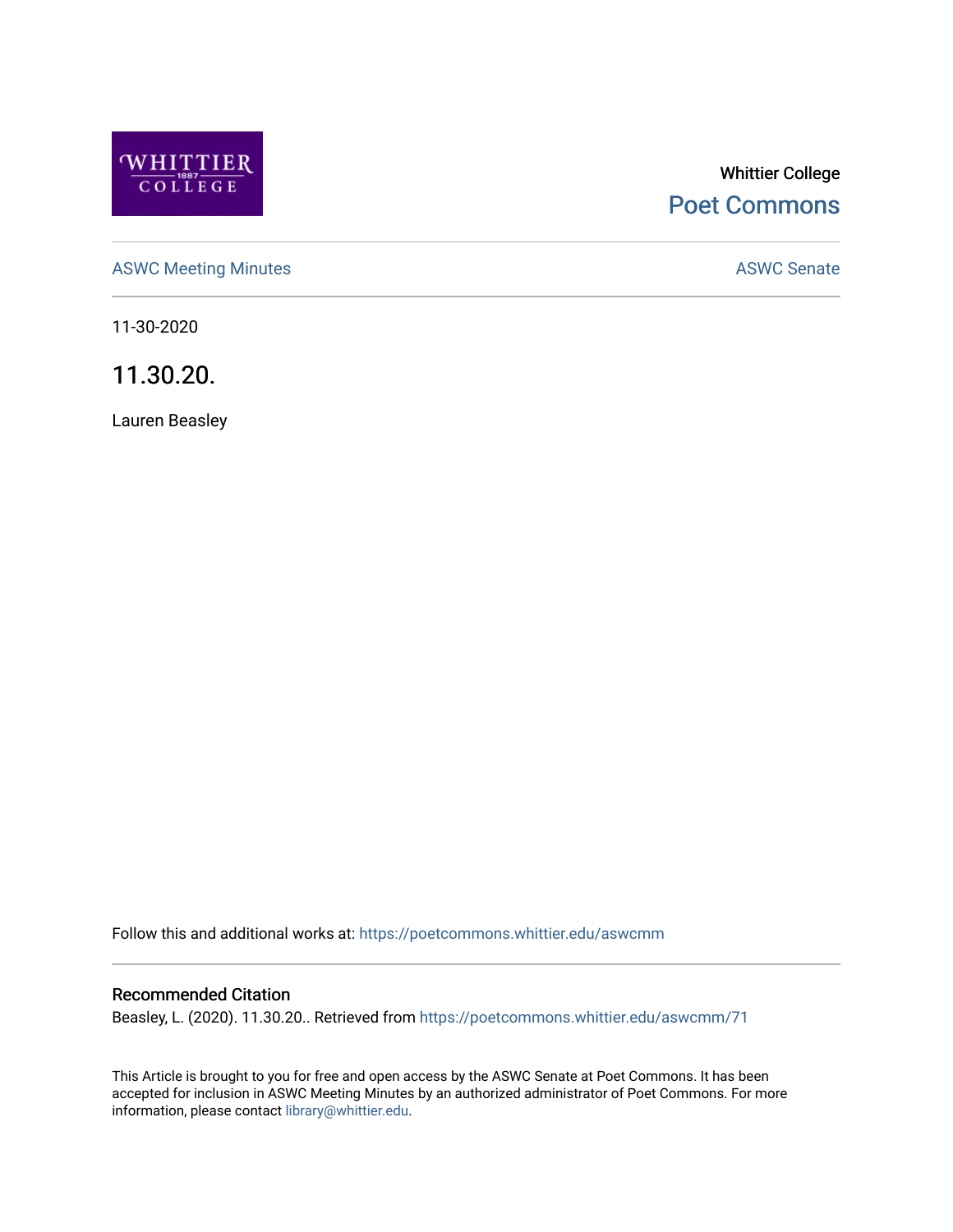



### **Meeting Minutes for 11/30/2020**

- **I. Meeting is called to order at: 5: 05**
- **II. Moment of Silence/Inspirational quote: The journey of a thousand miles begins with one step."**
	- **A.** INSPIRATIONAL QUOTE

Read By: Sen. D Torres

### **III. Mission Statement**

**A.** The ASWC Senate, as the governing body of the Associated Students of Whittier College, is dedicated to the betterment of the college as an institution and as a member of the broader community. The Senate shall assist on-campus clubs and organizations in creating, promoting, and implementing dynamic programs and events that involve students and add value to their educational experience. This body will act as an open forum for students to voice their opinions and desires, always keeping the best interests of the ASWC in mind. In all its actions, the Senate will serve the students first with integrity, dedication, responsibility, and humility.

Read By: Sen. Yamawaki

### **IV. Roll Call – Secretary Beasley**

- **A. Present:** President Eccles, Vice President Brost, Secretary Beasley, Treasurer Estrada, Director Royster, Director Robinson, Senator Falcon-Juengert, Senator Armstrong, Senator Benn, Senator Magana,Senator Lopez, Senator Yamawaki Senator J Torres, Senator D Torres, Senator Waldorf, Senator Iseri,, Senator Schoech,Senator Angileri, Senator Coco, Senator Golden,, Senator Saldana
- **B. Absent excused:** Senator Perez, Senator Garrison
- **C. Unexcused:**
- **V. Minutes Amendment/Approval**
	- **A. Approved by: Senator Magana**
	- **B. Seconded by: Senator Saldana**
- **VI. Public Voice**
	- **A. N/A**

### **VII. President's Message -** *President Eccles*

A. Good evening all!

Welcome back from Thanksgiving Break.

I hope you all had a safe, relaxing break, and with only a few weeks of classes left before the end of the fall semester it seems like things have gone so fast. Work hard these next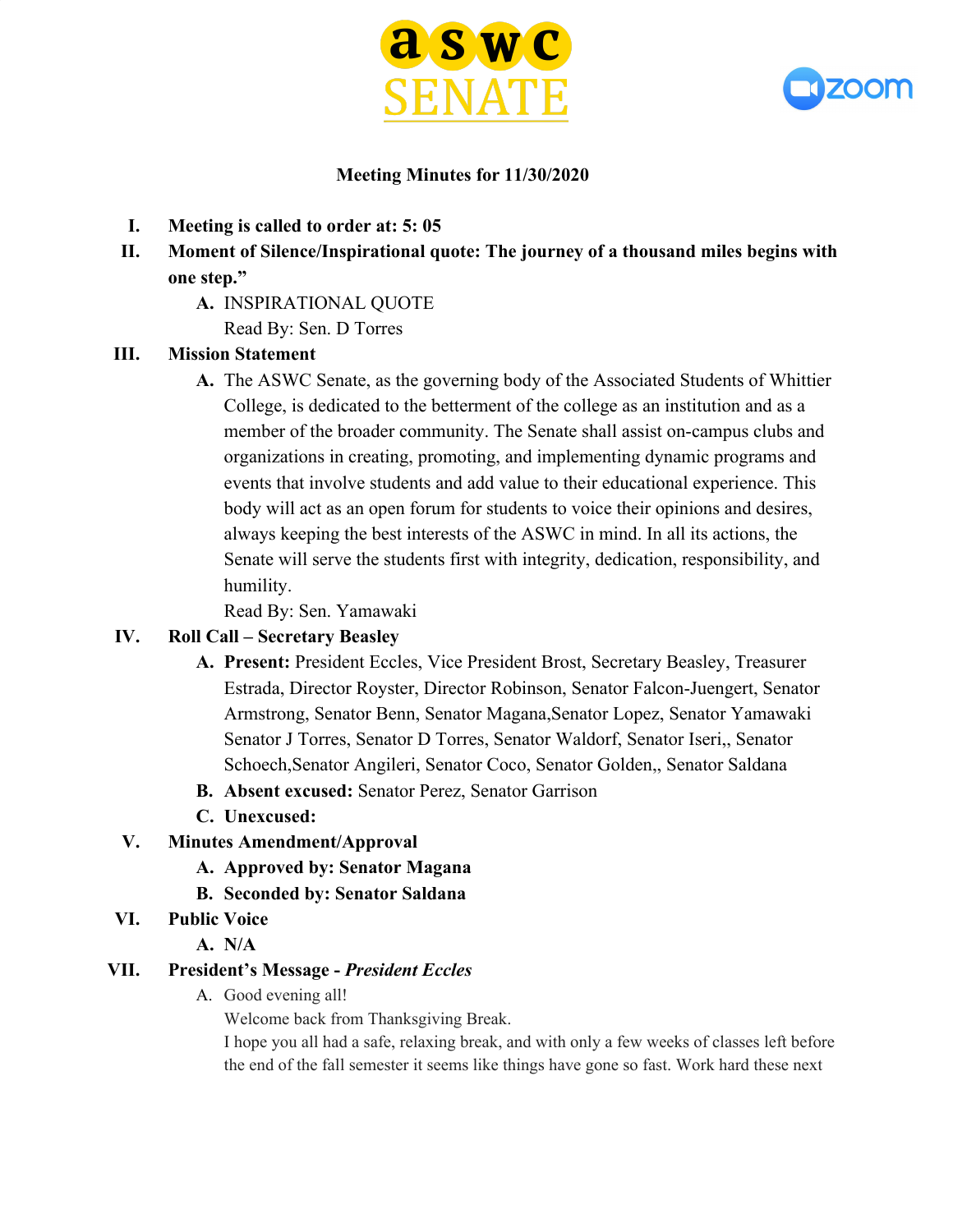



few weeks. The holidays can only be made better with the feelings of accomplishment after seeing your hard work pay off.

Eboard is committed after last week to continue adding trainings for not just the table but for all our students this week and through the Spring modules. We ask that if at anytime, you are not understanding something, or you are confused/ want to engage in something that hasn't been talked about yet please let us know as soon as possible so we can create reusable documents and presentations for you all.

Lastly, as we head into December, reflect on the past year, not just the negatives but the positives we can take with us to 2021. We can only learn, grow, and continue to improve, and I expect nothing less from our table as we finish out the academic year. Our last meeting for fall will be next Monday Dec 7th.

Have a great week everyone!

# **VIII. Treasurer's Report -** *Treasurer Estrada*

- **A. General Fund Balance:** \$55,246.08
- **B. Operational Account Balance:** \$5,477.80
- **C. Reserve Account Balance**: \$34,631.00
- **D. Allocated Thus Far:** \$66,600.27
- **E. First Readings:** \$0.00
- **F. Daily Calendar Considerations:** \$0.00
- **G. Media Council** \$42,018.00
- **H. Program Board** \$47,444.58
- **I. Remaining Council Balances** \$1,012.77

#### **IX. First Readings**

#### **X. Miscellaneous Business**

**A. [https://docs.google.com/presentation/d/1QW-HxBKLjTxKMtYf1bYjLmqBP](https://docs.google.com/presentation/d/1QW-HxBKLjTxKMtYf1bYjLmqBPtUAjZF-CDhVxQsTCNo/edit?usp=sharing) [tUAjZF-CDhVxQsTCNo/edit?usp=sharing](https://docs.google.com/presentation/d/1QW-HxBKLjTxKMtYf1bYjLmqBPtUAjZF-CDhVxQsTCNo/edit?usp=sharing)**

#### **B. Bill, Amendment, & Initiative Workshop**

- 1. A copy of this presentation will be published under the documents tab of the ASWC Engage.
- 2. Questions/Comments
- 3. Senator Waldorf: Can you please Explain fast tracking
- 4. VP Brost: Fast tracking allows for a bill or funding to not go through all of the normal required readings due to time constraints or other issues
- 5. Member of the Public: how are members outside of senate getting this presentation and information
- 6. Director Royster: There will be a link to the presentation presented that is in our minutes so anyone with a Poet email can access the link
- 7. Secretary Beasley: The PDF of the presentation will be linked in a PDF presentations upload to the Engage.

### **XI. Constituent Reports**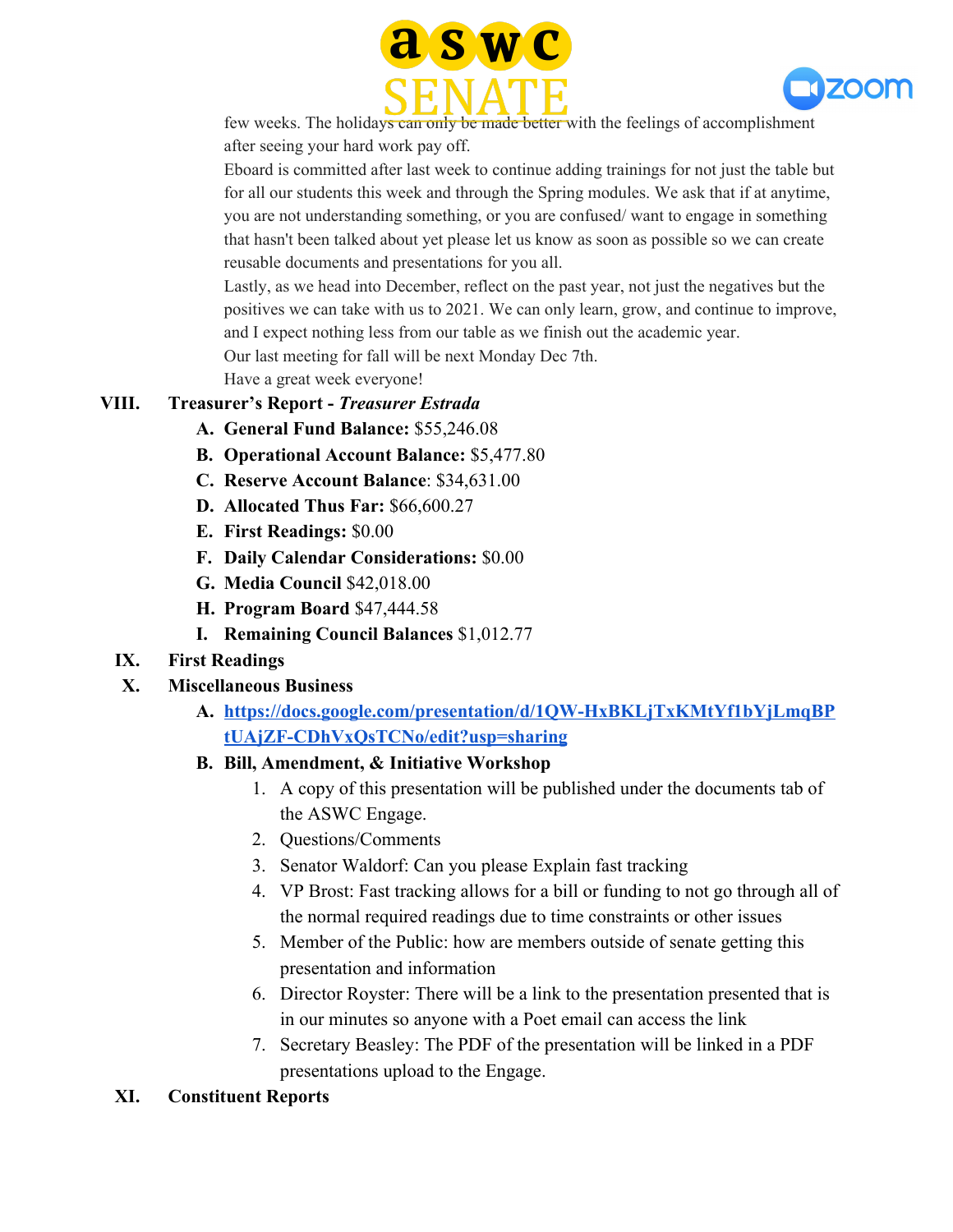



# **XII. NTS: International & Transfer Student, Mentee Program**

#### **A.**

# **B. Academic Affairs Chair:** *Sen. D. Torres*

- 1. I am continuing to work on an outline for what a potential social media page could look like and what it would entitle.
- 2. I am also continuing to work on an outline for what a council would look like and who would be a part of it.
- 3. I am continuing to work on incentives for the students that were nominated.

# **C. First-Year Class Council:** *Sen. Waldorf*

- 1. No FCC meeting this week due to break
- 2. Reached out to get Mentorship program in next poet update
- 3. spoke to a few other freshmen who are upset about INTD 101 as they feel it is added work and stress without any benefits and don't think it should be required

# **D. Commuter Representative:** *Sen. Lopez*

1. **N/A**

# **E. Residential Hall Representative:** *Sen. Magana*

1. This past week, Lafayette gave the senate a talk regarding Title 9 and we were taught what the school is planning to do if there was a case to that. Program Board and I were planning to do a trivia night with the residential students and all students. I think I may send small goodie bags to the residential students sometime this semester.

### **F. Non-Traditional Student Representative:** *Sen. J. Torres*

1. I spoke to FCC President Waldorf about the first year student mentor program. I brought up the fact that although transfer students and international students have previous college experience, they are still considered first year students to Whittier College and don't know the ins and outs of Whittier. With that being said, international and transfer students that just became a part of the Whittier College community this year can apply to be a part of the mentoring program as mentees. I will be taking a closer look at the application and see if there needs to be any changes to it in order to accommodate non-traditional students (specifying in the application of the mentee applying is a first year student with no college experience, first year transfer student or first year international student).

### **G. Student Body Representative:** *Sen.Armstrong*

1. Contact Information - Instagram account @lyss.13 - Google Voice: (657) 229-0096 - Email: aarmstro@poets.whittier.edu Updates: - I have been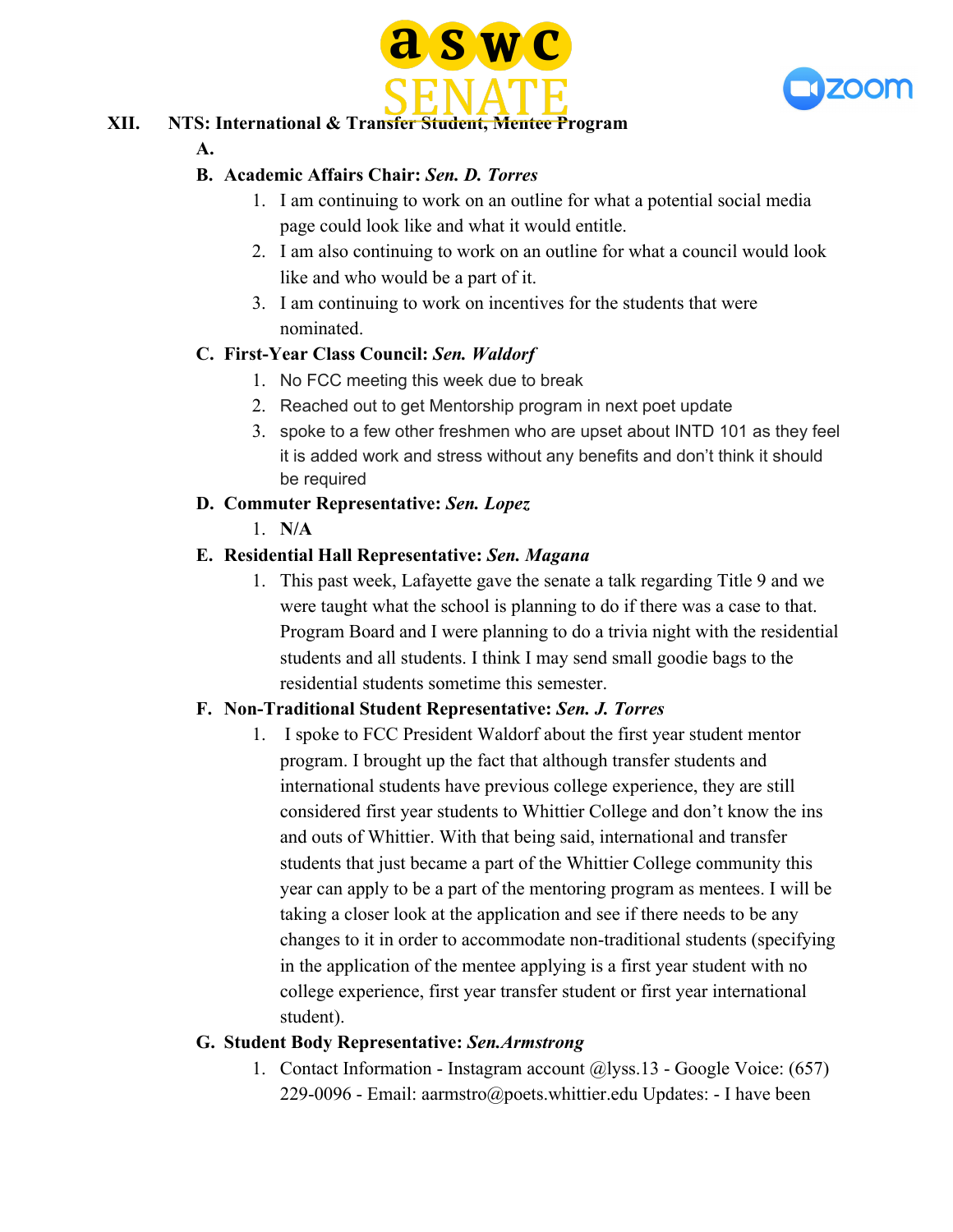



hearing that many students do not feel motivated during this time in the semester/module system - If anyone needs someone to talk to during this time, I am available on Instagram and google voice/text - Please attend the Student Town Hall on Thursday, December 3rd if you have any issues any Student Body Representatives can help you out! - Zoom Link: https://zoom.us/j/5846712631?pwd=bmQ1UEgrN3VhbWRtVHpLNk1Yd m ZCUT09 Meeting ID: 584 671 2631 Password: feedback

## **H. Student Body Representative:** *Sen. Benn*

 $1$  N/A

# **I. Inter-Club Council Representative:** *Sen. Iseri*

- 1. The full body ICC will be meeting for our next (and final) meeting for the 2020 year, this Wednesday, December, 2nd, at 5pm. Monday, November 30th, prior to the full body ICC meeting, the ICC eboard will be meeting.
- 2. The ICC is looking to collaborate with other councils on a Student Engagement Expo in the Spring for all clubs/organizations on campus, to help boost engagement and the school community.

# **J. Diversity Council Representative:** *Sen. Yamawacki*

*1. N/A*

# **K. Social Justice Coalition Representative:** *Sen. Perez*

1. **N/A**

# **L. Media Council Representative:** *Sen. Garrison*

1. Media Council did not meet because of the thanksgiving break. We are currently working with Christine to get the other MC organizations their funding.

# **M. Poet Student-Athlete Leadership Academy Male Representative:** *Sen. Coco*

1. We did not meet this week due to the thanksgiving holiday break. We are still reaching out to coaches to fill the council with members over the winter break.

# **N. Poet Student-Athlete Leadership Academy Female Representative:** *Sen. Angileri*

1. We will be meeting for PSALA tonight at 8 pm and then a whole constituent meeting this Wednesday.

# **O. Inter-Society Council Female & Male Representative:** *Sen. Schoech and Sen. Saldana*

1. For ISC we reached out to constituents and asked whether or not their societies will be pledging in the spring most of them had said no while one society wants to see how recruitment goes.

# **XIII. Committee Reports**

**A. Administrative –***Vice President Brost*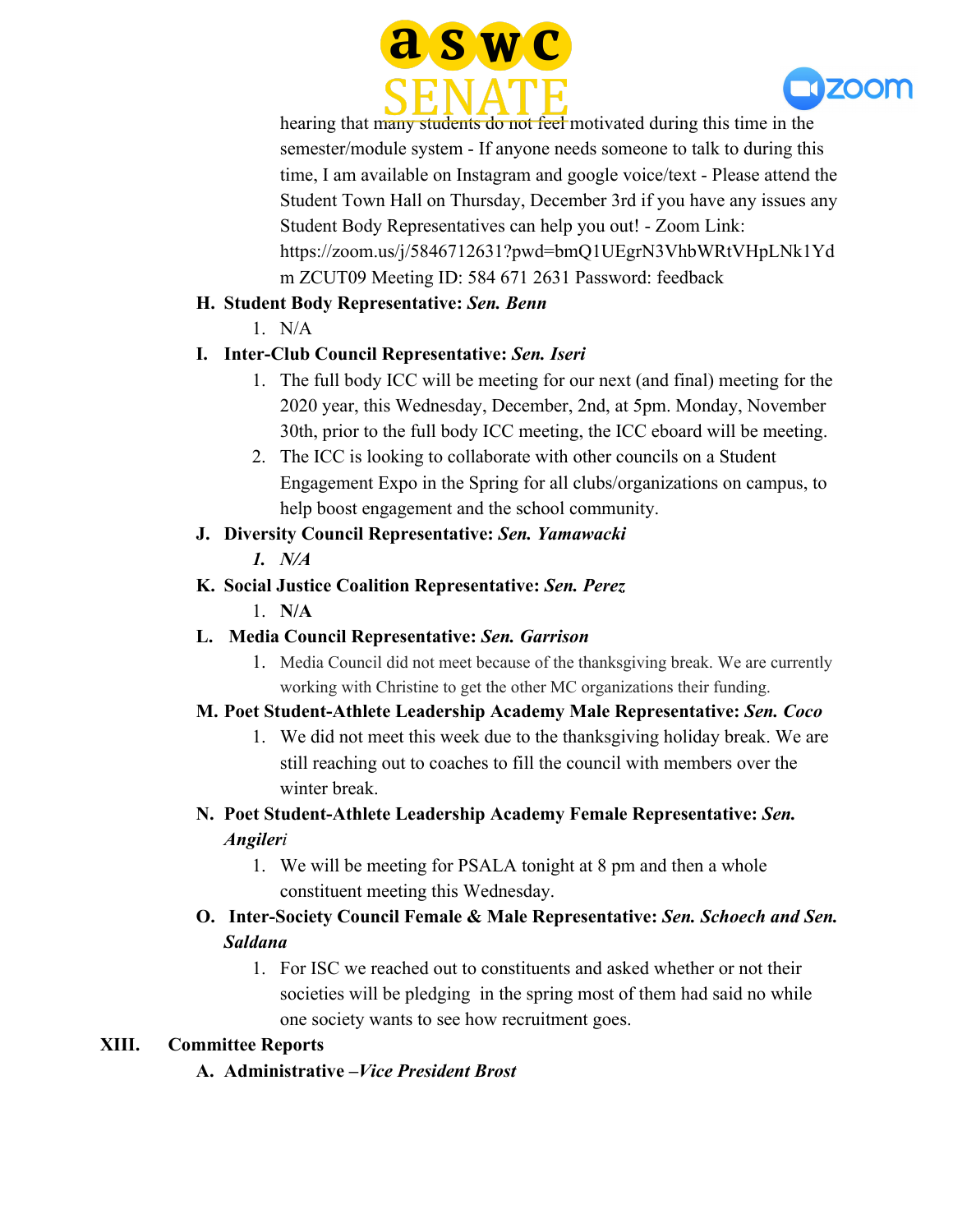



1. Admin Committee is still waiting to hear back from the library about the Poet Commons. But we are still working on gathering documents for the Poet Commons and converting everything over to PDF format. We also worked on the presentation that we showed today. Dir Royster will be sending it out with all your Senate information. Please don't hesitate to ask any questions that you may have, even if they come up over break. Please also reach out if you have an idea and you don't know how to get the ball rolling. This is what admin committee is here for, to help guide you as best as we can!

### **B. Budget-** *Treasurer Estrada*

1. I just want to remind everyone that Budget Committee will meet on Wednesday's at 12:30 pm - 1:30pm on zoom. Everyone that is signed up will be reminded through slack and text.

### **C. Campus Relations-** *Director Royster*

1. Good Evening Everyone, I hope y'all are having a good start to your finals time period. We got 9 more days of classes and then we're done. In light of all of the information that has been presented to and from the table the last few meetings. An email will be sent out directly after this meeting or the moment I finish my report that will include all PDF copies of all of the material we have gone over. With that please remember that next Monday is our Holiday Gathering where we will be showing off our Pod Holiday Cards and just having the fun as a Senate Table. Also the December Gear should be delivered to me within this week, so look forward to receiving those packages within the next week or two. Campus Relations will not meet this week or next week. I am currently working on planning a Retreat and Refresh for the beginning of the Spring Modules to get everyone back on track and back into the swing of things. Other then that please send me your Spring Module Schedule ASAP and please don't hesitate to reach out to me with any questions.

### **D. Elections-** *Secretary Beasley*

- 1. Hello all I hope you had a restful break. After this meeting Director Royster will be emailing out the Internal Memo discussed at the last meeting with the updated Constituent Report expectations.
	- a) I just wanted to remind everyone that those expectations are to have constituent reports in email to myself and Director Royster and should be contained within the body of the email itself as opposed to attachments. These are new expectations so they might be different than what you have done in the past. We are trying to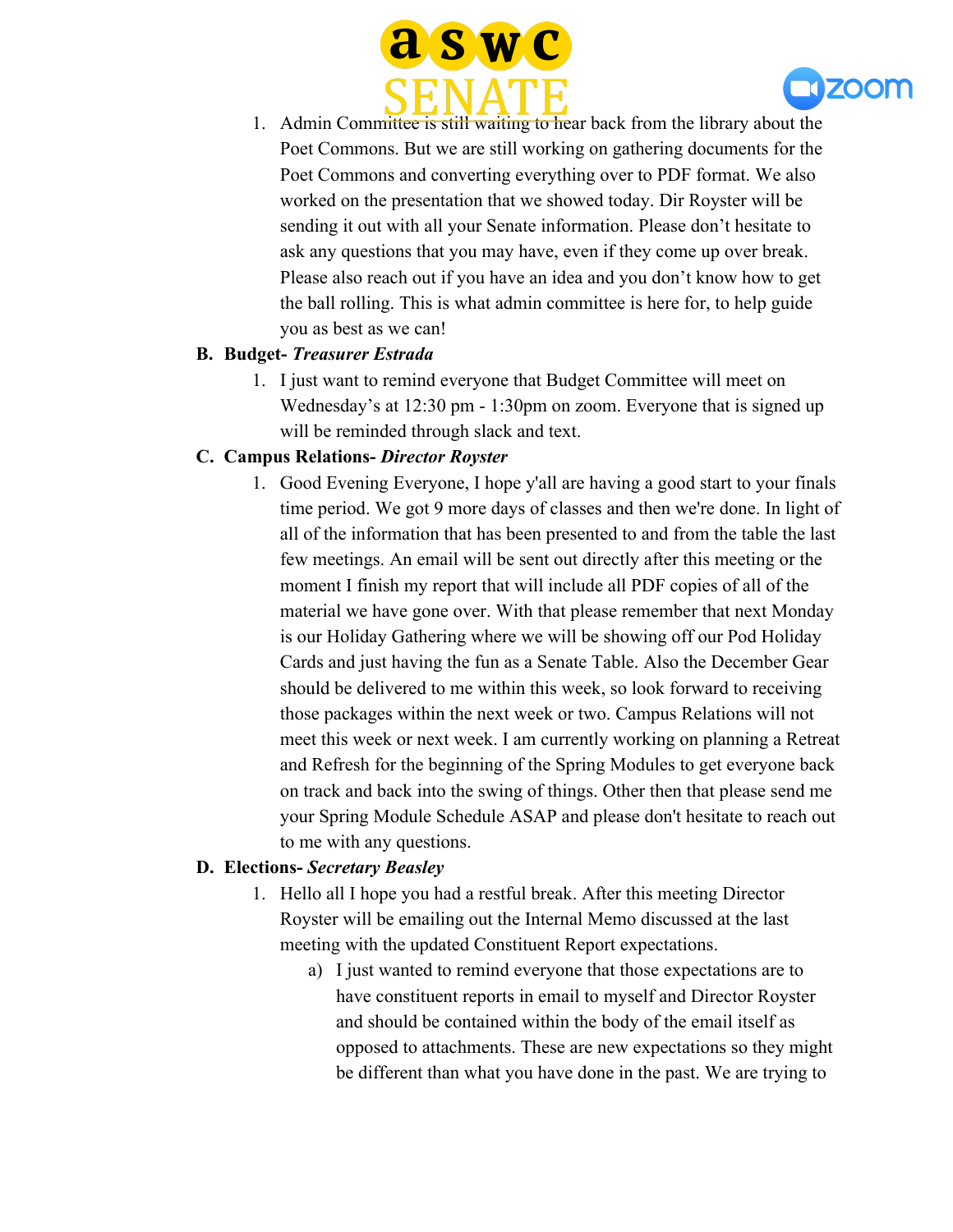



create a uniform system to make this as easy as possible for everyone.

- 2. The Elections Committee met last week and started preliminary edits and comments on the Elections Code for updated regulations on online only elections procedures. We will be doing a work through of those comments this week and hopefully be ready to present our final edits for senate approval at the first meeting of the new module in January
- 3.

### **E. Program Board –** *Director Robinson*

- 1. Program Board will have December Care Package sign-ups this week
- 2. We're having our last meeting 12/1

#### **F. Advocacy-** *President Eccles*

1. The Advocacy Committee didn't meet last week but this Thursday 3rd at 4:30pm pst.

#### **G. Student Feedback Committee-** *Sen. Armstrong and Sen. Benn*

1. Module 2 Schedule: Weekly // Tuesday @ 12:30 PM - 1:30 PM Meeting ID: 817 4468 2901 Passcode: 6fsDWS - SFC meetings will be held every week on Tuesday for open forum if any students have any questions, comments, or concerns if they did not have the chance to attend the Senate Meetings on Monday's Updates: - Student Town Hall - Thursday, Dec. 3rd  $\omega$  5pm - Ask students on Instagram, if they cant make it, for any questions they want answered or need resources for - Promotion begins on Nov. 23rd and will continue until the day of event - Instagram promotion by E-Board and Senators via Slack - Feedback Forum - Nov. 30th @ 12:30pm - 1:30pm PDT - Promotion begins on Nov. 23rd and will continue until the day of event - Instagram promotion by E-Board and Senators via Slack - I sent out a google form to all senators to fill out topics & questions that will be brought up for discussion - Will have updates to add to this report for meeting minutes on 11/30 since the meeting would have occurred earlier that day

### **a. Response to This**

- i. Senator Armstrong reviewed comments and ideas brought up at today's Student Feedback meeting (Newsletters, Mental Health, Overstimulation, Recognizing the good on campus)
- ii. Senator Waldorf commented on having a partnership with Student Feedback Committee and FCC to help connect to create a LinkTree of resources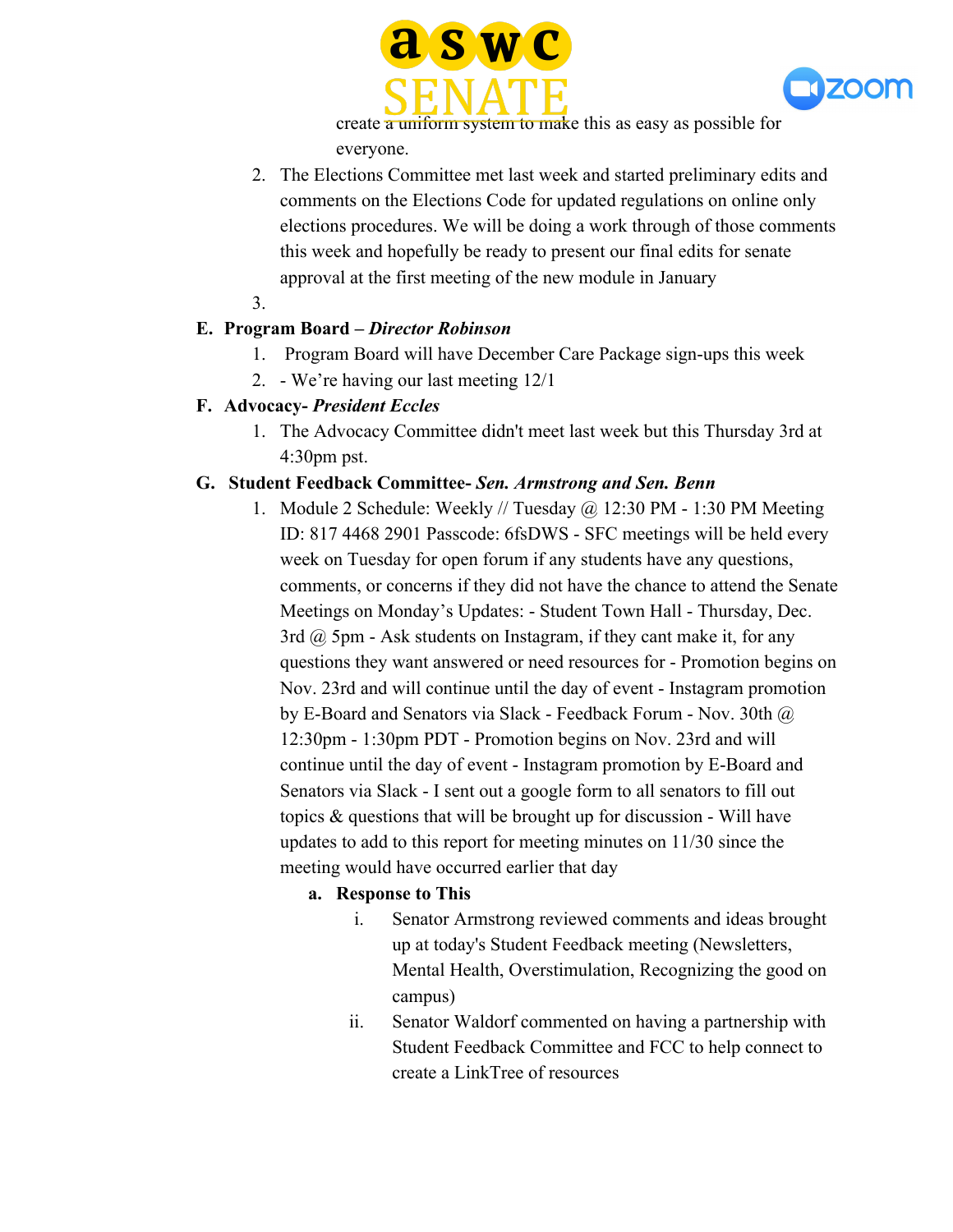



iii. Gil gave commentary on setting up a meeting with any willing senators about being a link to all the different departments on campus

#### **H. Student Finance Committee-** *Tres. Estrada*

1. So far the committee is going well and I'm working with the OSE to get articles up on engage.

#### **I. Environmental-** *Sen. Golden*

1. Hey ya'll, last week environmental committee did not meet synchronously due to break but we are creating some resources for folks to learn more about indigenous environmental issues (and more) that'll be located within our social media pages. Other than that, I'm still in the process of gathering info from contacts about WC sustainability but we will be focusing on recycling for our next post. Thanks!

#### **XIV. Announcements**

- A. Deanna: great job Alyssa and Zoe on the feedback forum, I would love it if you could ask students how they would love to receive feedback and how they want to receive information. Next meeting I am presenting on the CARE program, Gil is a part of that Committee with me. I'm so proud of y'all, and your engagement and how Whittier College Leaders continue to be engaged with everything.
- **B.** Sen Saldana: Deanna thank you so much you have been killing it, in regard to communication. Maybe when the Discord is flushed out that is one way that we can get student involvement there.
- **C.** Senator Benn: Wednesday at 6pm Professor Evangivine is hosting a green careers event
- **D.** Sen Beasley: I just feel like there are a lot of events, I feel that students are spreading themselves very thin and there is too much quantity without enough quality. If there were fewer events with more emphasis on those few events there might be more engagement. Also on a larger note, Engage is not a very user friendly website, it's hard for students to navigate. The UI design isn't effective and similar to the difficulty with navigating the whittier website. The complexity of Engage means nobody wants to deal with the website so nobody uses it so the student hub doesn't exist.
- **E.** Christine: Giving a Shoutout to Senator Schoech for hosting office hours with the OSE and I also wanted to comment on if anyone had any leadership activities that anyone would be interested in as we plan programming for the spring.